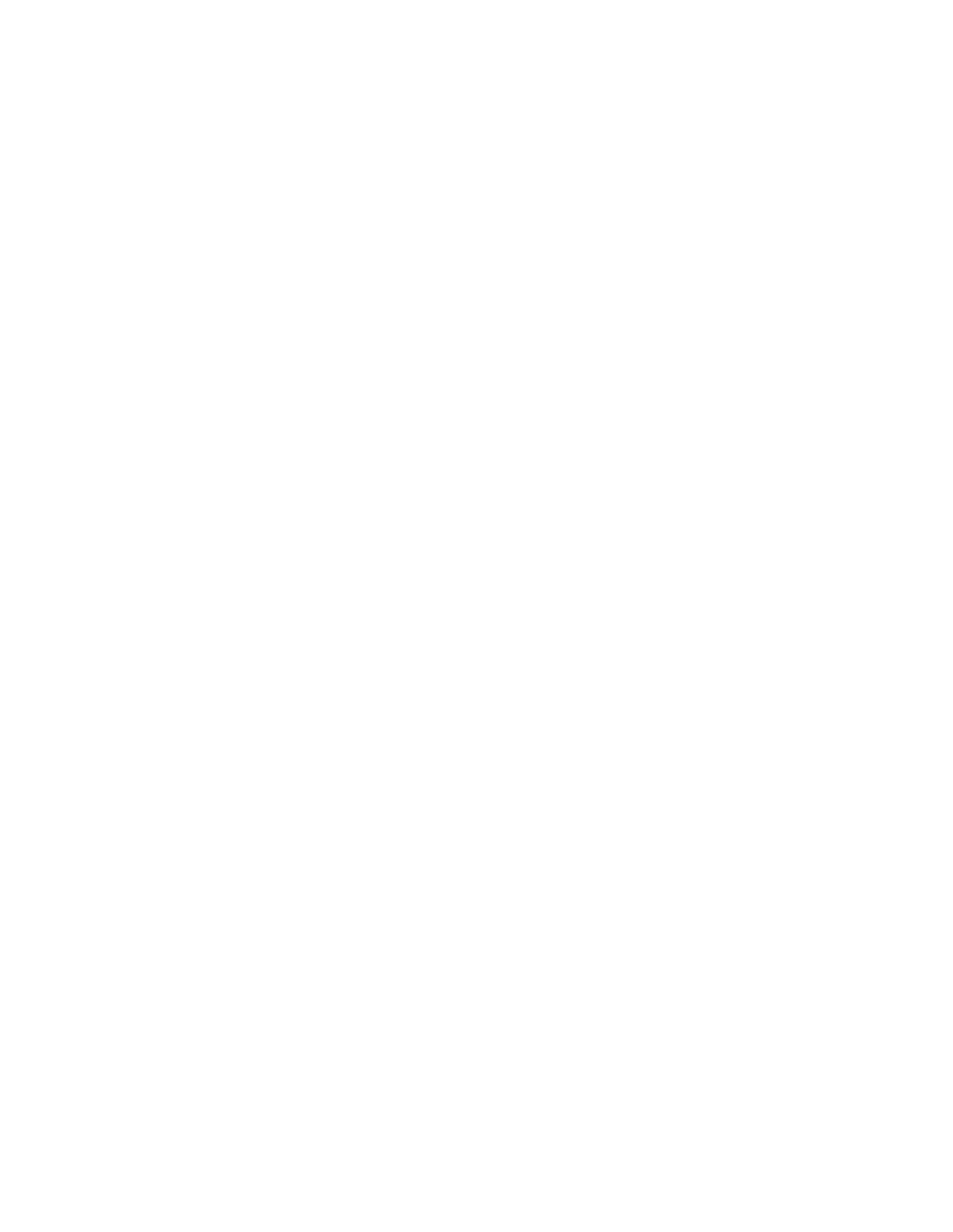More Games of No Chance MSRI Publications Volume 42, 2002

# Experiments in Computer Amazons

# MARTIN MÜLLER AND THEODORE TEGOS

Abstract. Amazons is a relatively new game with some similarities to the ancient games of chess and Go. The game has become popular recently with combinatorial games researchers as well as in the computer games community. Amazons combines global full-board with local combinatorial game features. In the opening and early middle game, the playing pieces roam freely across the whole board, but later in the game they become confined to one of several small independent areas.

A line segment graph is an abstract representation of a local Amazons position. Many equivalent board positions can be mapped to the same graph. We use line segment graphs to efficiently store a table of defective territories, which are important for evaluating endgame positions precisely. We describe the state of the art in the young field of computer Amazons, using our own competitive program Arrow as an example. We also discuss some unusual types of endgame and zugzwang positions that were discovered in the course of writing and testing the program.

## 1. Introduction

The game of Amazons was invented by Walter Zamkauskas. Two players with four playing pieces each compete on a  $10 \times 10$  board. Figure 1 shows the initial position of the game. The pieces, called *queens* or *amazons*, move like chess queens. After each move an amazon shoots an arrow, which travels in the same way as a chess queen moves. The point where an arrow lands is *burned off* the playing board, reducing the effective playing area. Neither queens nor arrows can travel across a burned off square or another queen. The first player who cannot move with any queen loses.

Amazons endgames share many characteristics with Go endgames, but avoid the extra complexity of Go such as ko fights or the problem of determining the safety of stones and territories. Just like Go, Amazons endgames are being studied by combinatorial games researchers. Berlekamp and Snatzke have investigated play on sums of long narrow  $n \times 2$  strips containing one amazon of each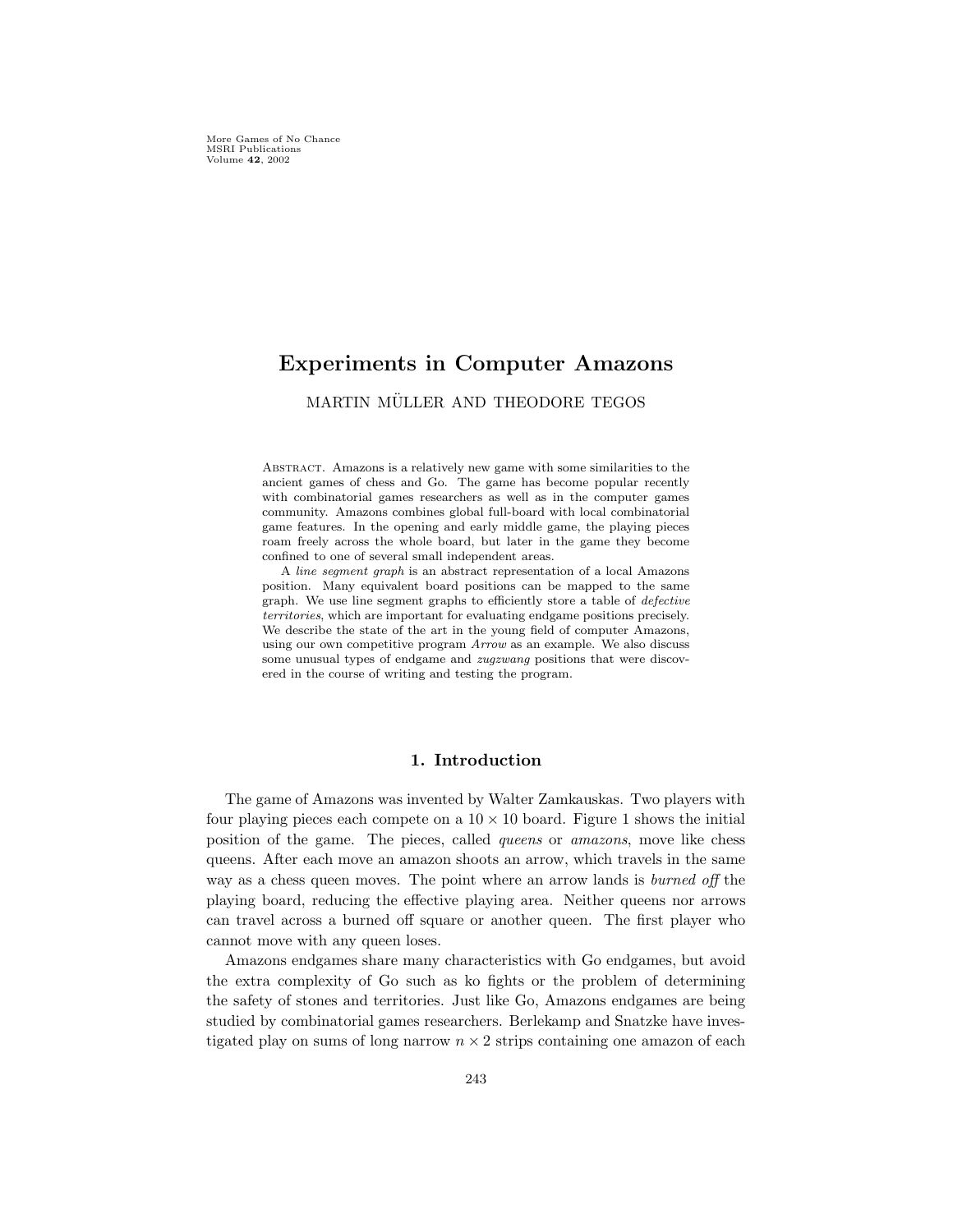

Figure 1. The playing board of Amazons.

player [1; 15]. Even though  $n \times 2$  areas have a simple structure, sum game play is surprisingly subtle, and full combinatorial game values become very complex.

Amazons has also caught the attention of programmers who work on games such as shogi, Othello or Go. In 1998 and 1999, Hiroyuki Iida organized the first two computer Amazons championships, which were held at the Computer Games Research Institute of Shizuoka University [10; 13]. The winning program in both tournaments was Yamazon, written by the leading shogi programmer Hiroshi Yamashita [16]. Shortly after the second tournament, Michael Buro's amsbot won a *dream match* played on the GGS server [6] against the top four contestants. In summer 2000, another Amazons tournament was held at the Computer Games Olympiad in London.  $\mathcal{SQP}$  by top chess programmer Johan de Koning convincingly won all its games in a field of six mostly new programs. Yamazon took second place. Yet another strong new program, Amazong, was developed by Jens Lieberum, who was the winner of the human Amazons tournament held at the combinatorial games workshop at MSRI in Berkeley in 2000.

This paper contributes to our understanding of the game of Amazons as follows: Section 2 discusses partitioning an Amazons board. In Section 3 we introduce the new concept of a *line segment graph*, which provides an abstract representation of a local Amazons position. Section 4 deals with territories, which are areas controlled by one player, and with the problem of *defective* territories. As an empirical result, we computed tables of small defective territories. Section 5 discusses *zugzwang* positions, which frequently occur in the game of Amazons. Section 6 contains a brief discussion of an evaluation function for computer Amazons, and Section 7 wraps up with a summary, pointers to Amazons resources and future work.

#### 2. Board Partitioning in Amazons

The aim of board partitioning is to decompose a full-board Amazons position into a sum of independent subgames which can be analyzed locally. In the opening, creating such a partition is impossible, since the whole board is connected in many ways. In the late middle game and endgame, the board becomes more and more fragmented.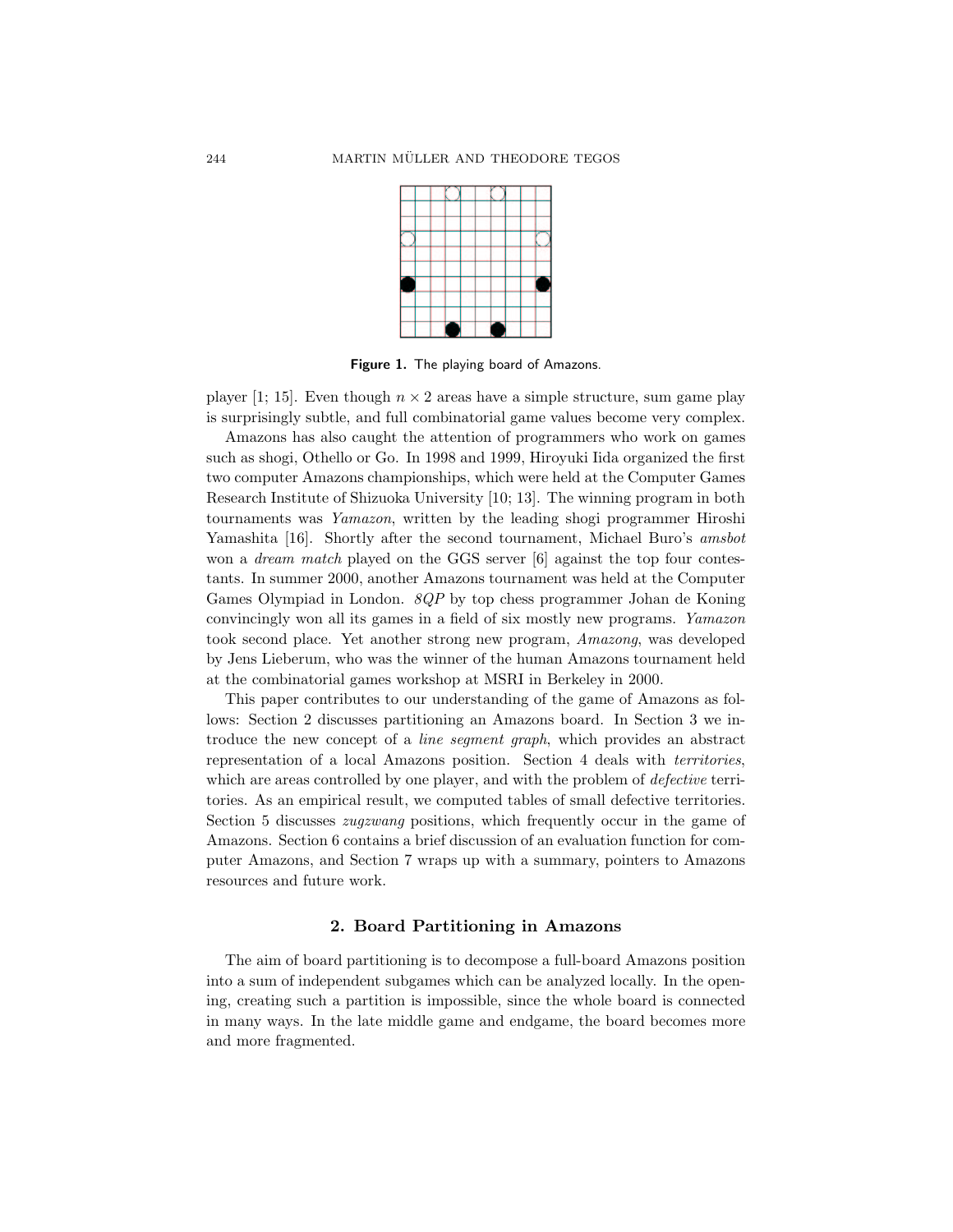

Figure 2. Board position and basic decomposition.



Figure 3. Partition using blocking amazons.

Starting from a given Amazons position, a basic board partition is given by the 8-connected components of all points that have not yet been burned off by arrows. Areas are independent since amazons can never move or shoot across a burned-off square into a different connected component. Figure 2 shows a board position and its basic decomposition. Burned-off squares are either indicated by a cross in the figures or omitted altogether.

Often, amazons which help to wall off some area as territory can be utilized to improve the board partitioning. Figure 3 shows such an improved decomposition for the same position as in Figure 2. The basic area  $c$  of Figure 2 has been divided into two areas  $c$  and  $d$  controlled by White and Black respectively. Area a has been further subdivided into a dead black stone e and a remaining area a controlled by two white amazons.

A blocker is an amazon that divides the board into two or more regions. Decomposition using blockers is not as strict as the basic decomposition into connected components, since blockers can move away. However, blockers often help to surround a territory. When they leave their position, they always have the option of shooting an arrow back at their origin square, and thereby keeping the partition intact.

# 3. Line Segment Graphs

For the analysis of Amazons positions, the fact that it is played on a rectangular grid does not matter. Even after taking into account the obvious symmetries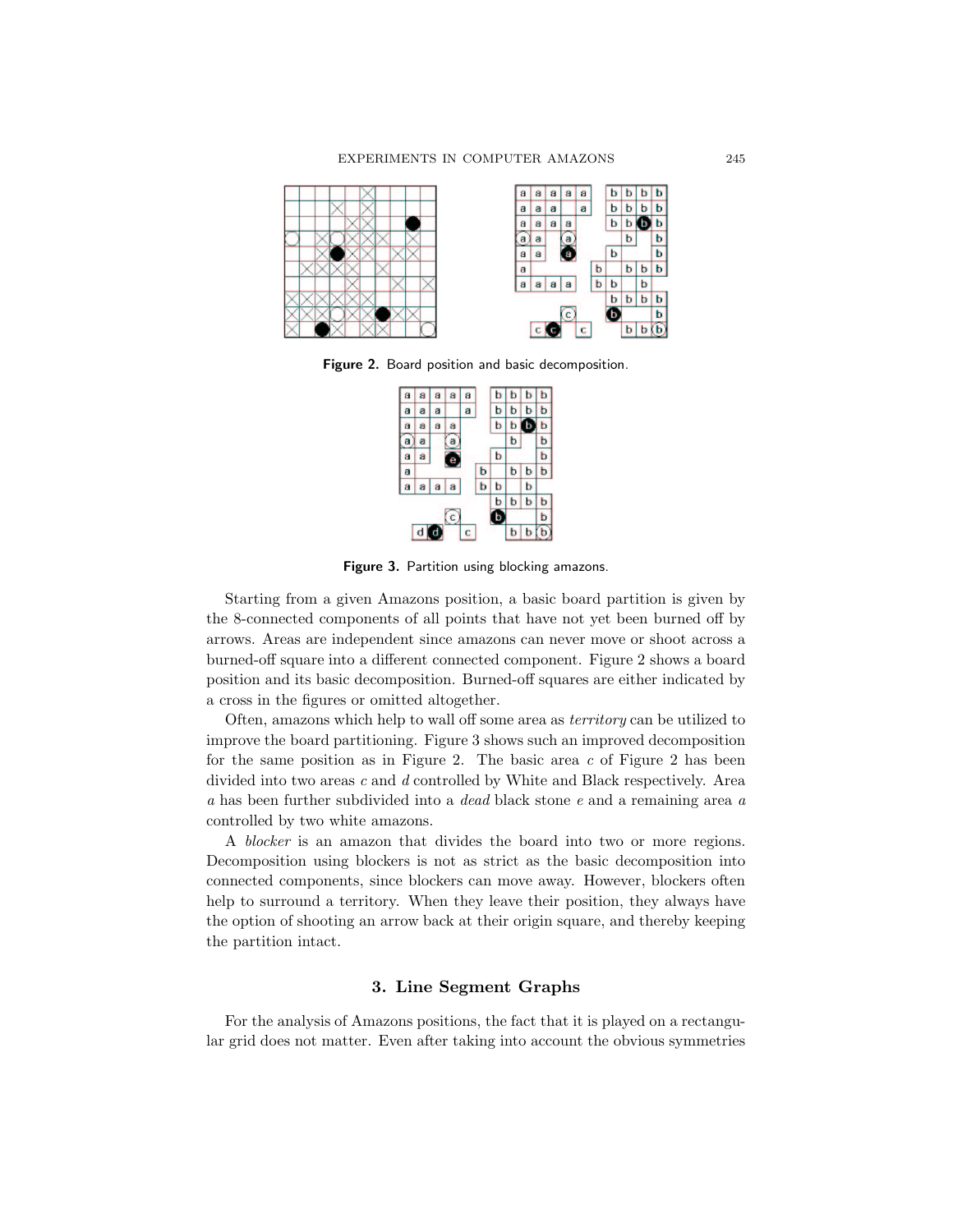of mirroring, rotation and translation, many positions that look different on a grid are in fact equivalent in terms of possible moves and game outcomes. Consider a representation of an Amazons board where all points on the same contiguous horizontal, vertical or diagonal line are joined by a line segment. All the structural information about an Amazons position is contained in two geometric primitives:

- 1. The points that are contained in each line segment, and
- 2. the relative order of the points on a line segment.

For brevity, we will often use the term line instead of line segment. The actual embedding of lines on a grid does not matter. For game play, of course, it must be known which points are occupied by amazons.



Figure 4. An Amazons region and its line segment graph.



Figure 5. Amazons regions sharing the same line segment graph.

Example 1. Figure 4 shows an Amazons region and its underlying structure of line segments. Figure 5 illustrates that differently shaped regions on an Amazons board can be mapped to the same constellation of line segments.

The following definitions formally specify a line segment graph (LSG) and describe its basic properties. Let  $V = \{v_0, \ldots v_k\}$  be a finite set of points.

**Definition 1.** A line segment over  $V$  is an ordered set of two or more points  $[p_0, \ldots, p_n], n > 0$ , with the properties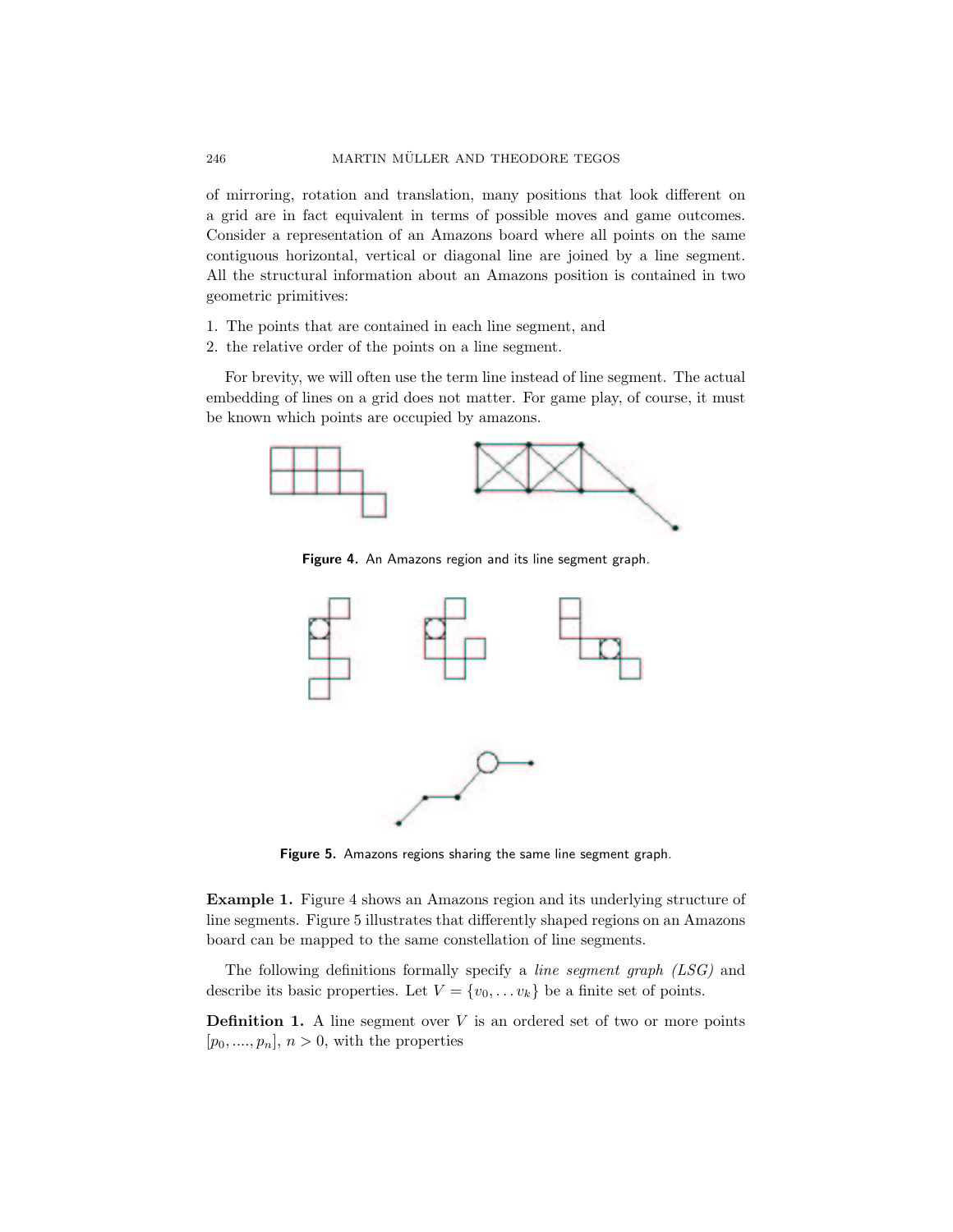1. Distinctness:  $p_i \in V$  and  $p_i = p_j \iff i = j$ .

2. Ordering on a line:  $[p_0, ..., p_n] = [q_0, ..., q_m] \iff n = m$  and either  $p_i = q_i$  or  $p_i = q_{n-i}$  for all  $i = 0 \dots n$ .

In words, only the relative order of points on the line is significant.

**Definition 2.** The line distance between points  $p_i$  and  $p_j$  on a line  $[p_0, \ldots, p_n]$ is defined by  $ld(p_i, p_j) = |i - j|$ .  $ld(p, q) = \infty$  if p, q are not on a line.

**Definition 3.** A line segment graph G is a pair  $(V, L(V))$ , where V is a finite set of points and  $L(V)$  a set of line segments over V.

We'll call a LSG well-formed if it fulfills the following simple geometric conditions:

- 1. each point is contained in at least one line.
- 2. the unique intersection property: two distinct lines have either zero or one points in common. We write  $l \cap k = p$  if p is the unique point contained in both l and k, and  $l \cap k = ?$  otherwise.

**Definition 4.** A path  $P(p,q)$  between two points p, q in a line segment graph  $(V, L(V))$  is a set of line segments  $\{l_1 \dots l_n\}$  such that  $p = p_0, q = p_n, p_{i-1} \in$  $l_i, p_i \in l_i, l_i \cap l_{i+1} = p_i.$ 

The distance between p and q along path  $P(p, q)$  is defined as

$$
d(p, q, P) = \sum_{i=1}^{n} ld(p_{i-1}, p_i).
$$

The shortest distance between points in a LSG is defined as the minimum distance along all possible paths connecting p and q, and as  $\infty$  in the case that no path exists.

**Definition 5.** A line segment graph  $(V, L(V))$  is *connected* if there is a path between each pair of points.

LSG created from Amazons positions on a standard board obey further restrictions:

- 1. The shortest path property: if two points p, q are on the same line,  $ld(p, q)$  $\infty$ , then there is no shorter path between them:  $d(p, q) = ld(p, q)$ ;
- 2. the grid restriction: each point is contained in at most four lines; and
- 3. the line length restriction: no line is longer than the board size.

3.1. Generating Small Line Segment Graphs. We have written programs that generate all Amazons positions up to size 10 that can fit within some rectangular box of size up to 56. We have also converted all these positions into LSG form. Table 1 shows the numbers and Figure 6 the ratio between the number of LSG and Amazons positions on a board. For both positions on the board and LSG the numbers have been minimized by eliminating isomorphic cases. Figure 7 shows all LSG up to size 4 that can be realized on a standard board.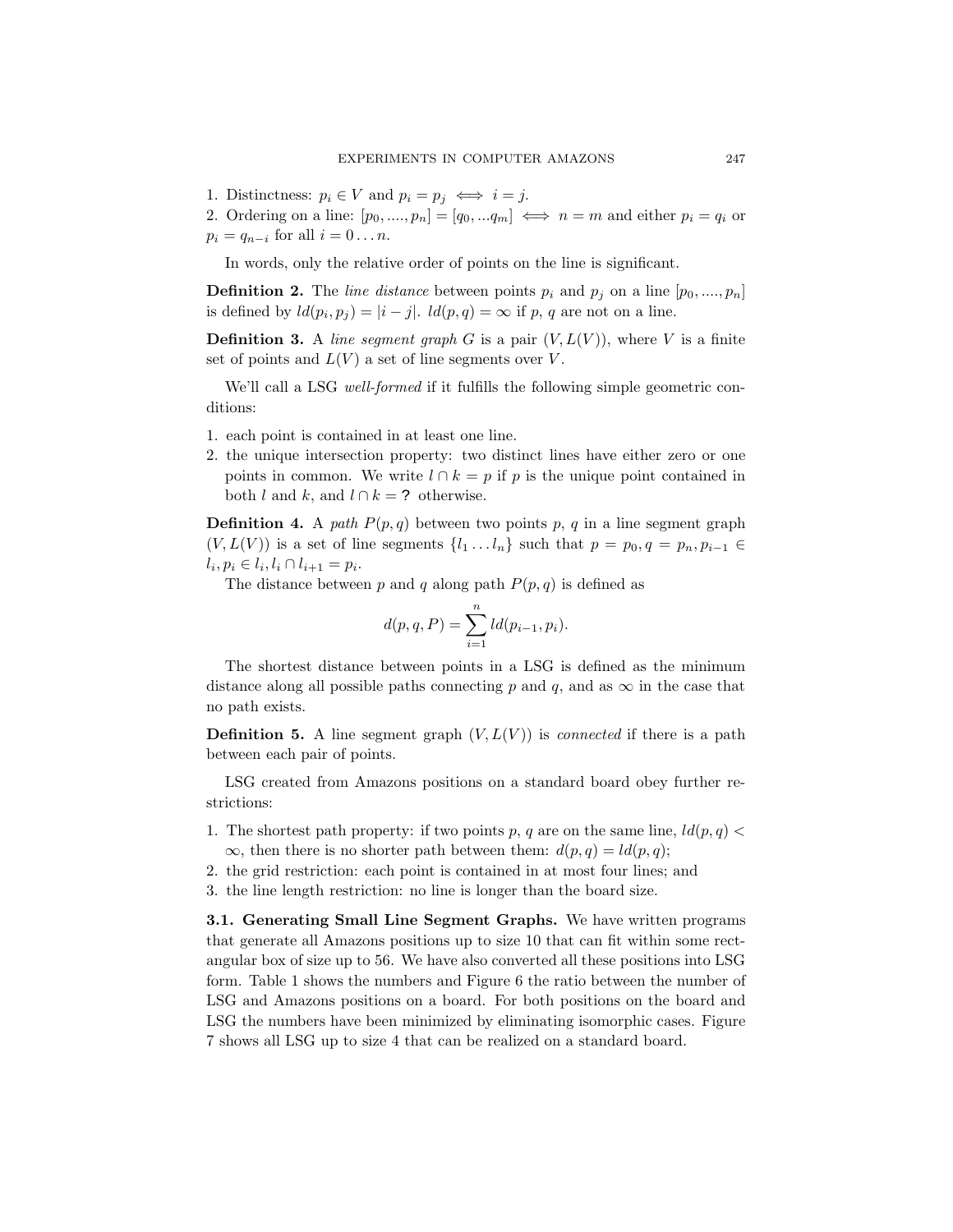| Size           | Board          | $_{\rm LSG}$ |
|----------------|----------------|--------------|
| 1              | 1              | 1            |
| $\overline{2}$ | $\overline{2}$ | 1            |
| 3              | 5              | 3            |
| $\overline{4}$ | 22             | 11           |
| 5              | 94             | 42           |
| 6              | 524            | 199          |
| 7              | 3031           | 960          |
| 8              | 18769          | 4945         |
| 9              | 118069         | 25786        |
| 10             | 755047         | 137988       |

Table 1. Small regions and LSG.



Figure 6. Ratio LSG/board positions.

3.2. Isomorphism Testing for Line Segment Graphs. In order to build and use a database of LSG, isomorphism of line segment graphs must be tested efficiently. The following mapping, proposed by Brendan McKay in a private communication, transforms the LSG isomorphism test problem into isomorphism testing for colored undirected "ordinary" graphs. The result is in a format suitable for input to nauty, McKay's efficient program for computing graph automorphisms and isomorphisms [11; 12]. Given an LSG  $G = (V, L(V))$ , create a colored graph  $G' = (V', E, col)$  as follows:

1. Both points and lines of G become vertices of  $G'$ :  $V' = V \cup L(V)$ . It is also possible and more efficient to omit all the lines of length 2 here.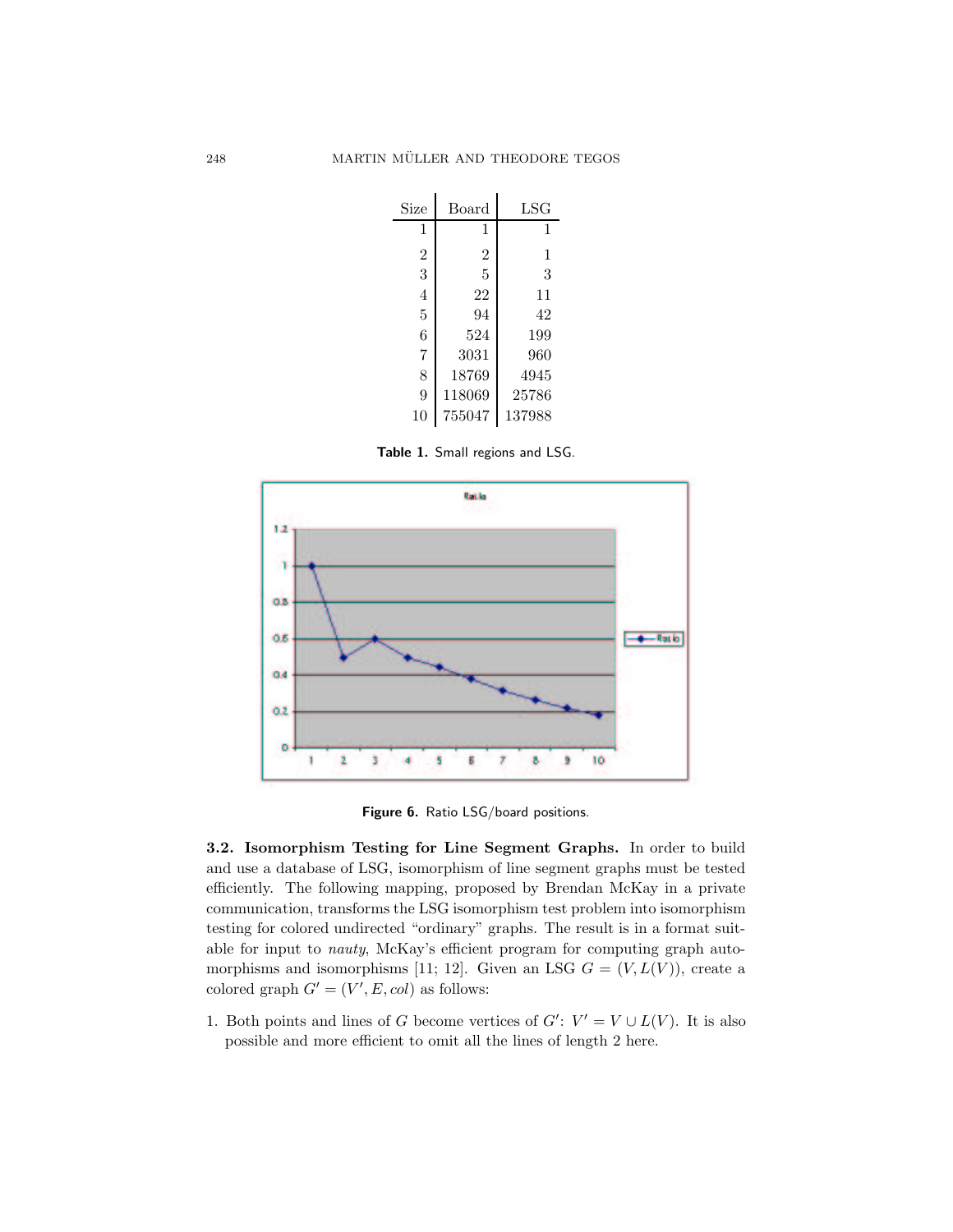

Figure 7. All LSG up to size 4.

- 2. In  $G'$ , color all vertices from  $V$  with one color (green), and all vertices from  $L(V)$  with a different color (red).
- 3. Construct the set of edges E: Connect green points if and only if they are adjacent points on some line. Furthermore, connect a green point representing a point v with a red point representing a line l if and only if  $v \in l$ .
- 4. Extend the mapping to graphs containing amazons by changing the coloring of the points which contain amazons from green to the color of the amazon.

It is easy to see that a given  $G'$  completely determines the underlying LSG  $G$ , even with the optimization that does not create red points for lines of length 2.

## 4. Filling Territory and Defective Areas

An area that contains only amazons of one color is a *territory* and represents a number of free moves for one player. The question is exactly how many moves? In most cases, a territory can be completely filled, and  $n$  empty squares yield  $n$ moves.

**Definition 6.** A k-defective territory provides k less moves than the number of empty squares in the territory. A  $k$ -defective territory is said to have  $k$  defects.

Example 2. Figure 8 shows the three smallest defective territories, namely two 1-defective areas with 2 empty squares and one 2-defective territory with 3 empty squares. In each case, the amazon can only move once because she has to shoot back to her current position, disconnecting herself from the remaining empty square(s).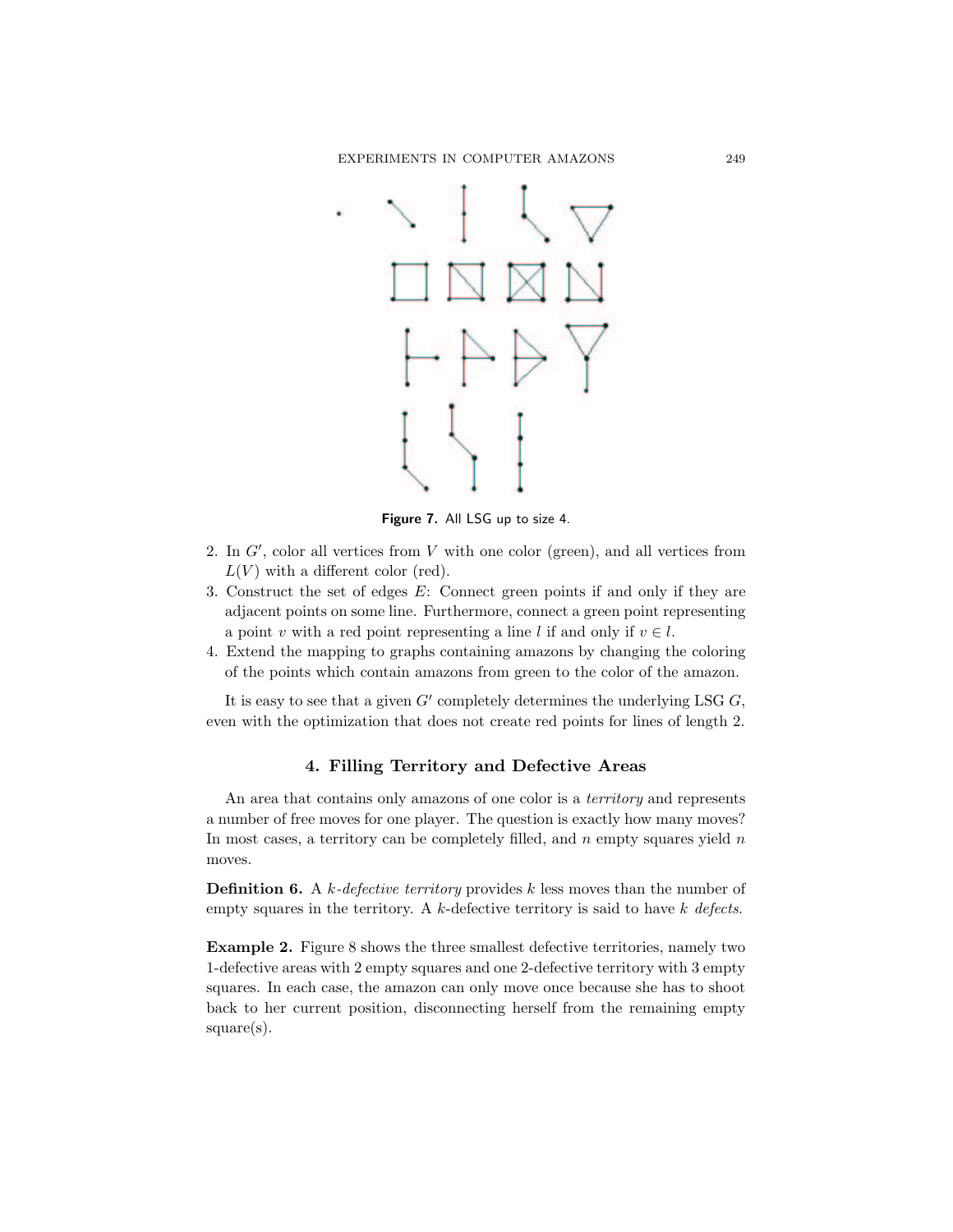

Figure 8. Small defective territories.



Figure 9. k-defective territory.

**Example 3.** Figure 9 illustrates that there are  $k$ -defective areas for any  $k$ . The amazon in the middle cannot avoid losing one of the long strips on the left or on the right. The furthest points that the queen can reach with its first shot are A and B, and all k or more points beyond the first shot are lost.



Figure 10. Defective territories containing many amazons.

Usually, two amazons in the same territory are much more powerful than a single one. However, there are small defective areas containing two or more amazons. Figure 10 shows some examples.

In theory, it is difficult to decide whether a given territory provides a certain number of moves. Michael Buro has recently proven that this is an NP-complete problem [5]. In practice, a table of all small defective areas combined with a simple filling heuristic for larger areas seems adequate.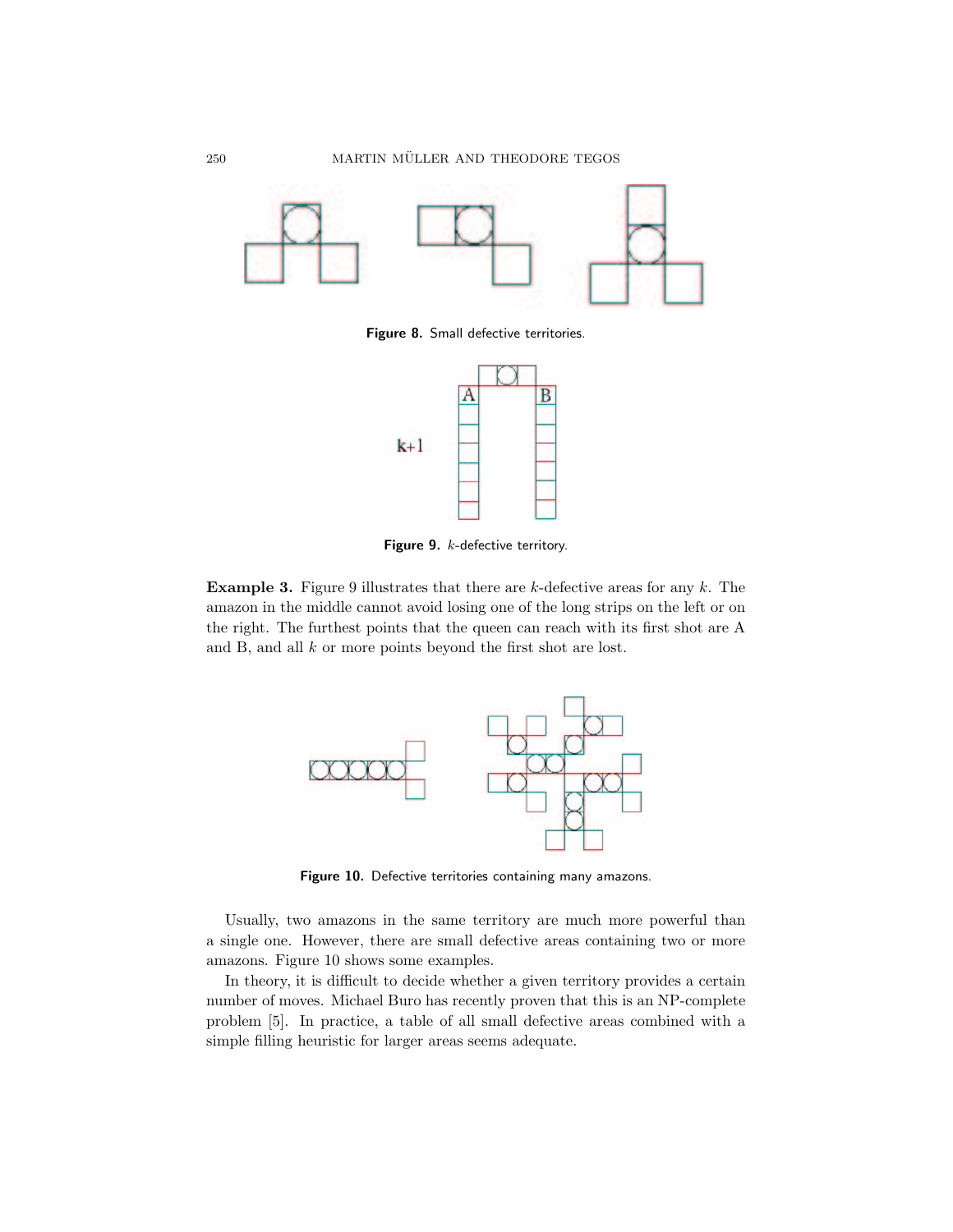#### 4.1. Dead Ends.

Definition 7. A dead end in a LSG is a subgraph with the following property: if an amazon moves into the dead end (or already is in the dead end), she either

- 1. cannot fill the dead end region completely, or
- 2. has to disconnect the region from the rest of the board.





Figure 11 shows some examples of dead ends, and one example which is not a dead end.

**Definition 8.** The *defect count* of a dead end is the minimum number of defects caused by a dead end if an amazon has to move out of the dead end. In the first two examples in Figure 11 the defect count is one while in the rightmost example the defect count is two.

LSG are certain to be defective if they contain more disjoint dead ends than amazons. To avoid a local defect in a dead end, some amazon's path has to end there. Therefore, each amazon can eliminate at most one dead end. Given a LSG containing  $n$  amazons and a number of disjoint dead ends, the sum of all but the n largest defect counts of dead ends is a lower bound on the number of defects of the LSG.

4.2. Small Defective Regions. We have built a database of all defective regions up to size 11 that can fit into a box of maximum size 56 on a  $10 \times 10$ board, and again converted them to LSG format. Table 2 shows the number of defective board positions and LSG for areas up to size 11. Empirically, the number of LSG of a given size and defectiveness seems to grow exponentially slower than the number of such positions on the Amazons board. Figure 12 shows the ratios on a logarithmic scale. As a concrete example, Figure 13 shows all 12 3-defective Amazons areas of size 8 in our database and the single LSG that is equivalent to each of the 12 areas. Figure 14 shows all small highly defective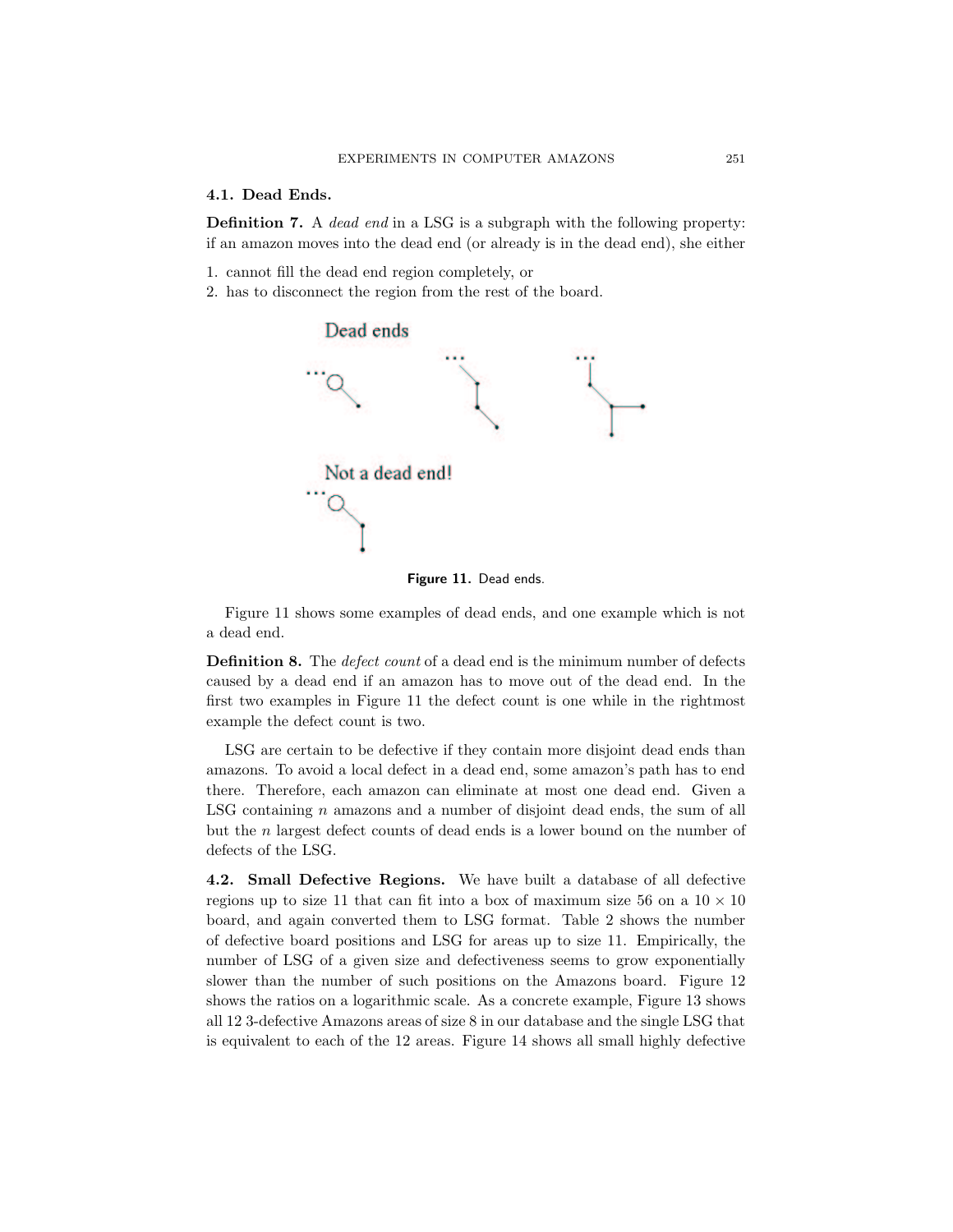| Size           | 1-defective    | 2-defective   | 3-defective | 4-defective |
|----------------|----------------|---------------|-------------|-------------|
| 3              | 2/1            |               |             |             |
| $\overline{4}$ | 2/1            | 1/1           |             |             |
| 5              | 37/6           |               |             |             |
| 6              | 236/12         | 23/3          |             |             |
| 7              | 2238/125       | 101/8         | 5/1         |             |
| 8              | 16442/666      | 1111/71       | 12/1        |             |
| 9              | 125797/4610    | 12974/370     | 274/14      |             |
| 10             | 929277/28500   | 137976/2665   | 5464/70     | 42/3        |
| 11             | 6747413/186564 | 1208467/17974 | 193410/1310 | 1188/17     |

Table 2. Small defective regions and LSG.



Figure 12. Ratio of number of LSG and number of regions on board.

LSG from the database: 1-defective LSG of size 3, 4 and 5, 2-defective LSG of size 4 and 6, 3-defective LSG of size 7 and 8 and 4-defective LSG of size 10.

# 5. Zugzwang in Amazons

Zugzwang positions in Amazons are interesting because in contrast to most other games, they have to be played out, and it is nontrivial to play them well.

# 5.1. Definition and Examples of Zugzwang Positions.

Example 4. The left side of Figure 15 shows an example of *zugzwang* in Amazons. A white blocker sits on an articulation point of its territory. If White is to move, one side or the other of the territory below is lost, since the white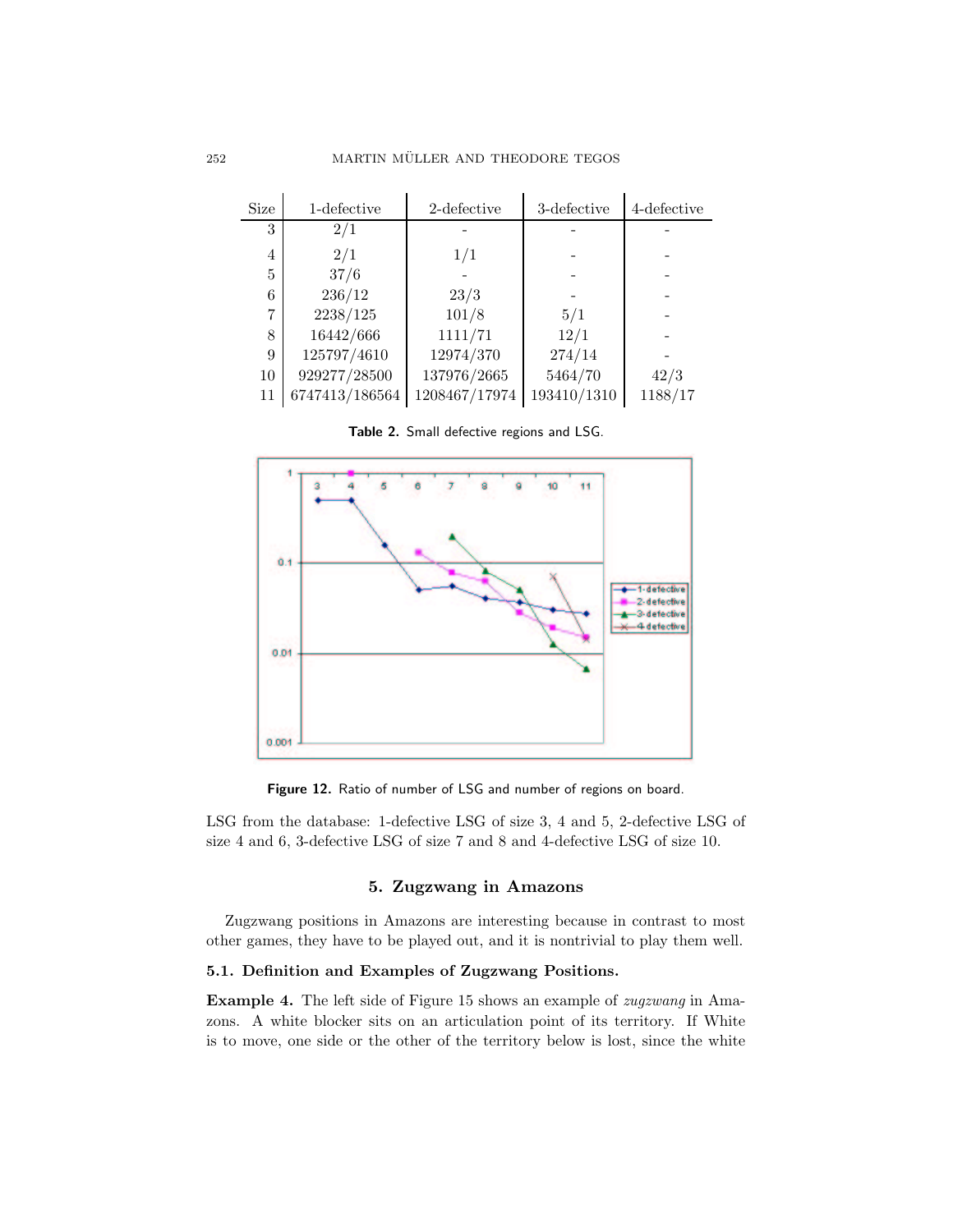

Figure 13. 3-defective Amazons areas and LSG of size 8.



Figure 14. Table of all small highly defective LSG.

queen must shoot back to its origin square to prevent black from moving in there. White would much prefer if Black moved first since Black can only retreat to the territory above and block the entrance, thereby giving White control over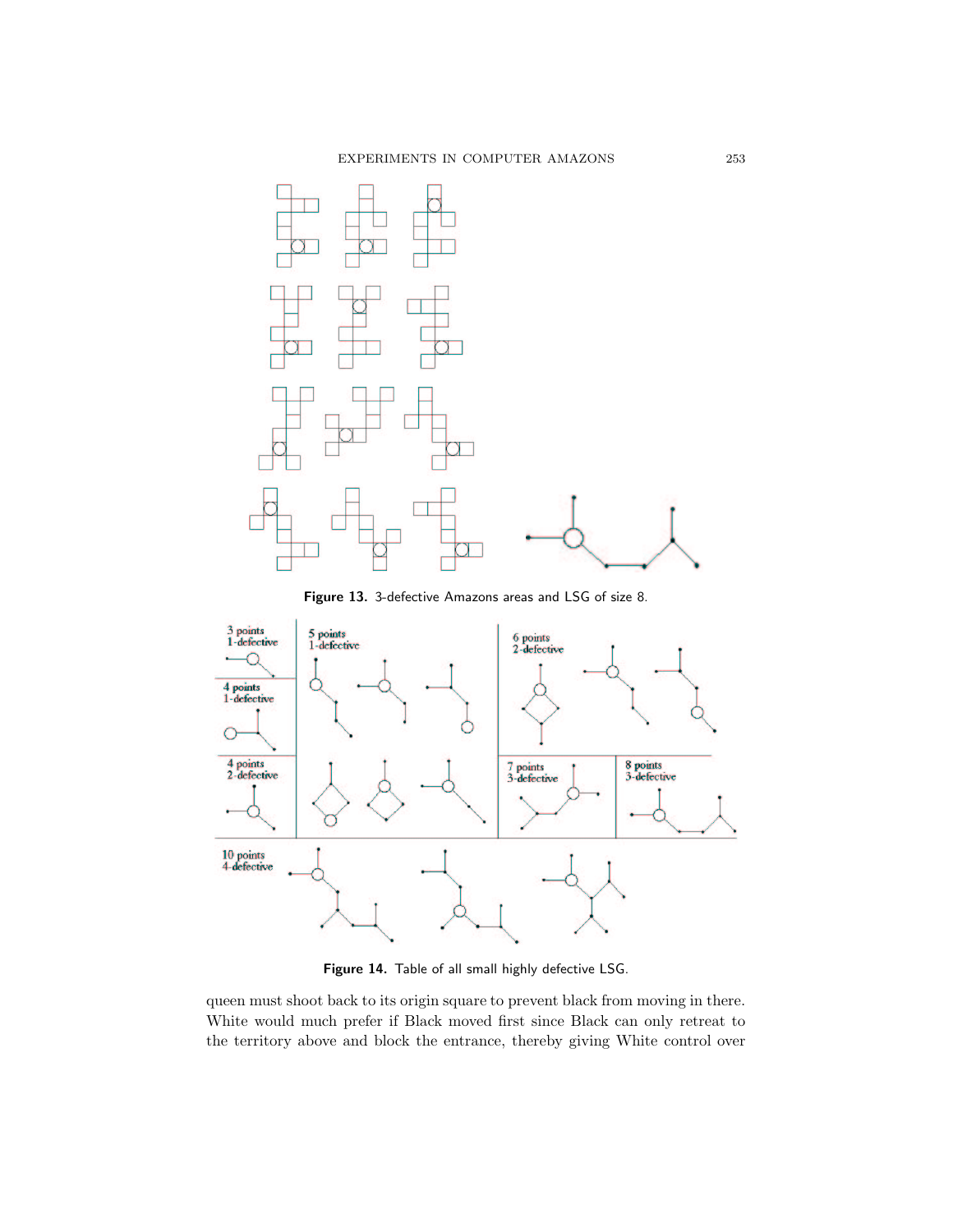

Figure 15. Zugzwang (left), and a blocker that need not block (right).

the complete area on both sides below. The combinatorial game value of this zugzwang position is  $3/6 = 4$ . Black is guaranteed four more moves than White locally, but can get more if White is forced to move first.

Example 5. The position shown on the right side in Figure 15 looks similar to the zugzwang on the left side but it is different. White can obtain all points by refusing to defend the blocking point. In this position, White can move to A and shoot at B, then *plod* along and fill the whole area in right-to-left order. The black amazon can never move down, since it is tied to the defense of its own, bigger, territory by the other white queen. The combinatorial game value of this position is 4 as well, but White can never get into zugzwang.

**Definition 9.** We define a *simple zugzwang* position in Amazons as a game  $a|b$ with a, b integers such that  $a < b - 1$ .

By the Simplicity Rule [2] of combinatorial game theory, the value of a zugzwang position a|b is the simplest number x such that  $a < x < b$ . For example,  $-2|1 = 0, -10| - 2 = -3$  and  $3|6 = 4$ . In Amazons, the first player to get into zugzwang can still win the overall game. Zugzwang positions do not affect the main question of which player can win a sum game. In a full board situation involving one or more zugzwangs, it is sufficient to treat the zugzwangs just like an ordinary number.

Zugzwangs do matter if we want to determine the exact score with optimal play. Optimizing the score is important since it is used as the tiebreaking method in tournaments.

Example 6. Figure 16 illustrates a different type of zugzwang. A white amazon defends an area W of size w, a black amazon defends an area B of size  $b$ , and both have the option of either retreating to their area or trading it in for a common region  $C$  of size  $c$ . An amazon who retreats gives the area  $C$  to the opponent, while an amazon who moves into  $C$  loses control over her own area. In the example in Figure 16,  $w = 8, b = 9$  and  $c = 3$ . Black's options are  $B_1 = b - 1 - w - c$  (retreat) and  $B_2 = c - 1 - w$  (trade), while White's options are  $W_1 = b + c - (w - 1)$  for retreating and  $W_2 = b - (c - 1)$  for trading. In the example,  $G = \{B_1, B_2 | W_1, W_2\} = \{-3, -6|5, 7\} = 0$ . In this case both players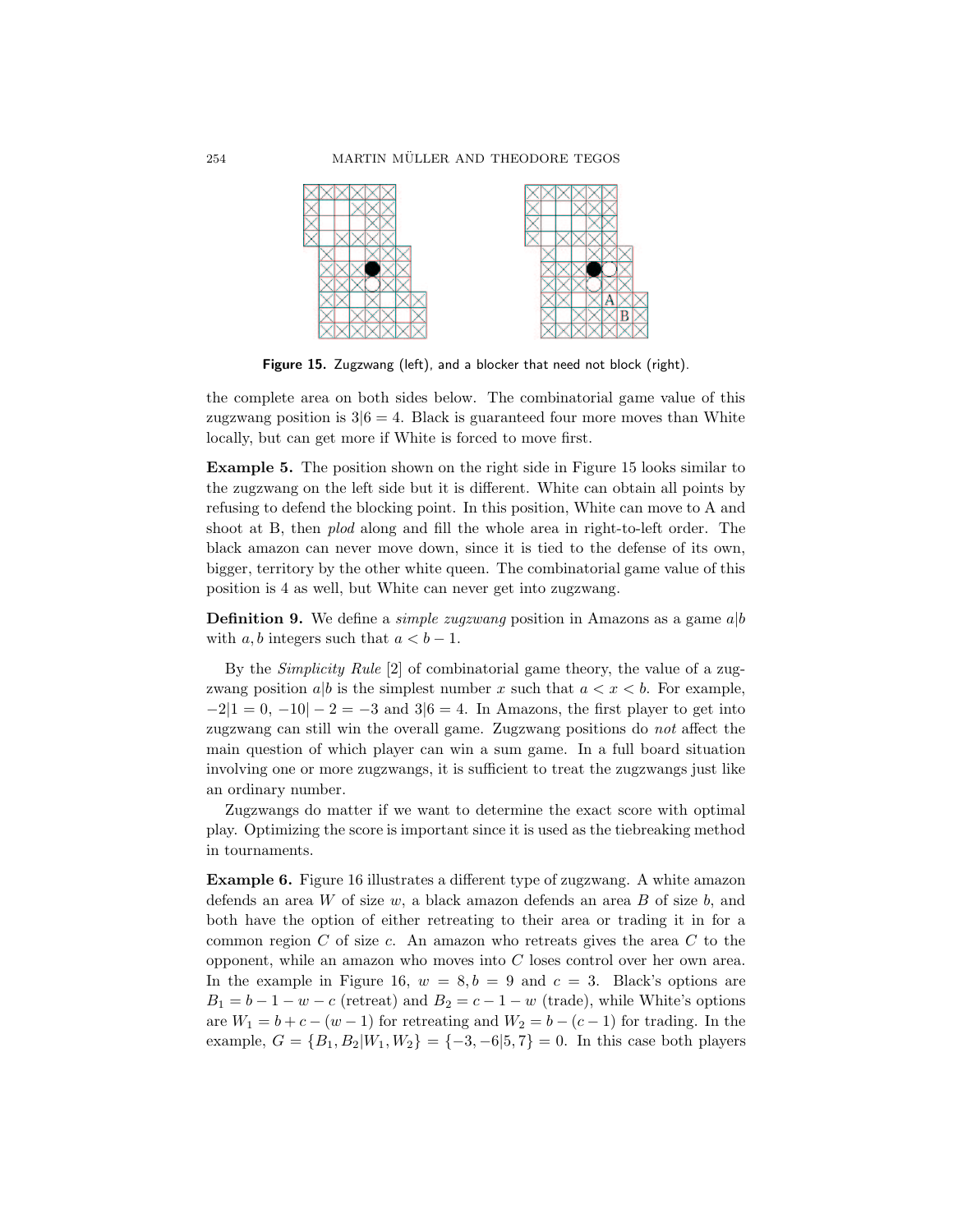

Figure 16. Another example of zugzwang.



Figure 17. No zugzwang, hot position.

prefer to retreat if they get into zugzwang. If one player's territory is smaller, or if the bottom area is bigger, then it would become better to trade. An example is  $w = 8, b = 5$  and  $c = 3$ , where Black's trading option -6 dominates the retreating option -7.

Example 7. Figure 17 shows a situation that looks very similar to Figure 16, but is a hot game with value  $8/7$ . Black has a good move to A, shooting to B. This neutralizes the points  $D$  and  $E$  and leaves  $C$  as Black's privilege. On the other hand, White has a skilful move to  $B$ , shooting at  $D$ . Because of the path  $B - C - A$  leading into the black area, Black cannot afford to move forward to  $F$ . White can later move back to  $F$  and gains.



Figure 18. A zugzwang situation that leads to hot intermediate positions.

5.2. Finding Small Zugzwang Positions. We have searched our database of small Amazons positions for zugzwang situations. Candidates were identified by performing two minimax searches, one with each player going first. We analyzed the cases where moving first leads to a worse score than moving second. Some of the zugzwangs we found involve intermediate hot positions. For example, the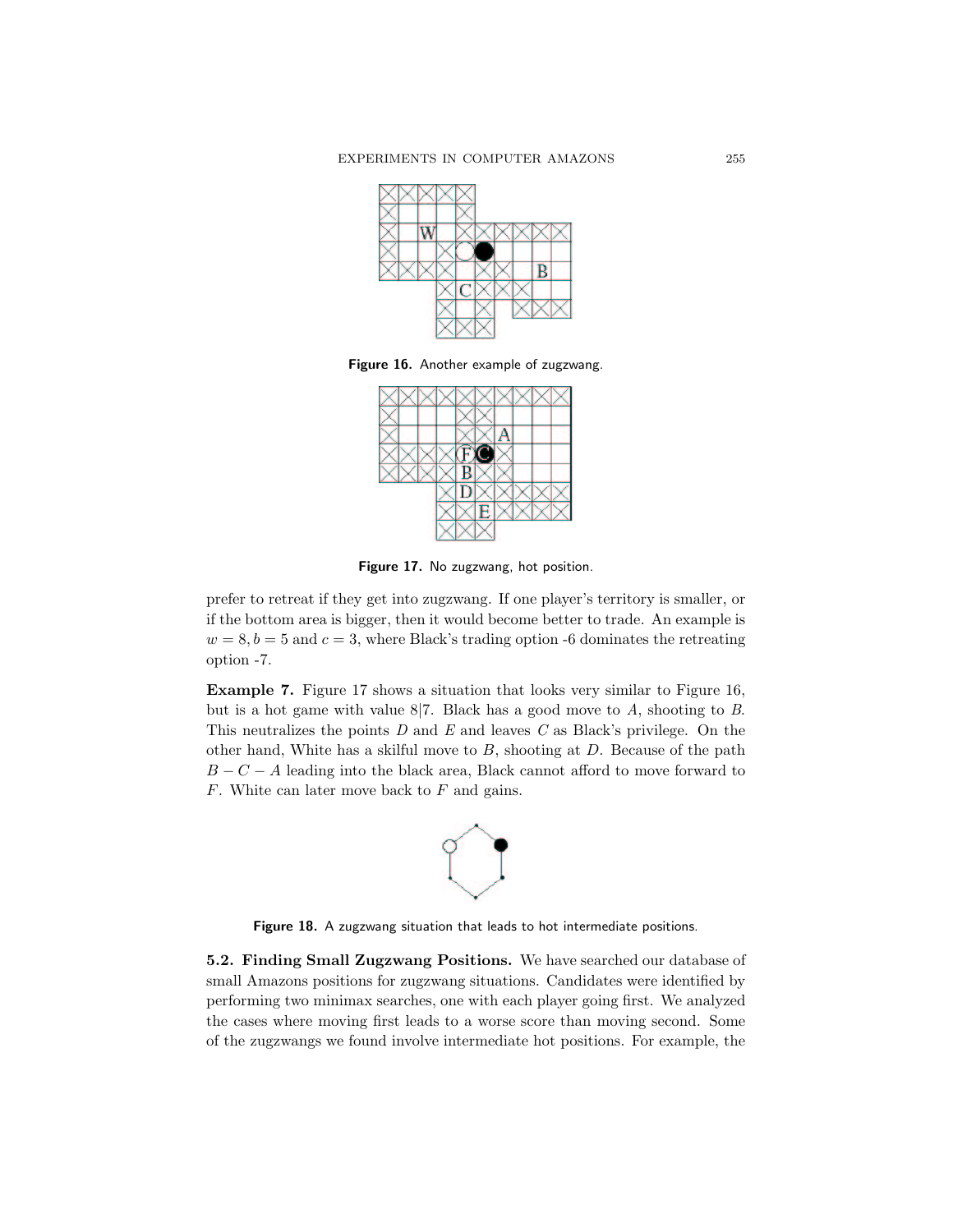

Figure 19. Some small zugzwang positions.

game value of the hexagon in Figure 18 is  $0|-2||2|0=0$ , with intermediate hot positions  $0|-2$  and  $2|0$ . Figure 19 shows the four smallest zugzwang positions, which have size 6, and a few representative examples of the many zugzwang positions of size 7.

5.3. Playing Sums of Zugzwang Positions. By the Number Avoidance Theorem of combinatorial game theory [2], zugzwangs will never be played while there are any noninteger games left. Moreover, the game loser will eventually be forced to use up all the zugzwangs that provide free moves (positive integers for Black, negative integers for White). In the very end the loser will also be forced to play all the zugzwangs that evaluate to zero and collect all the penalties there.

The interesting case are the zugzwangs that are nonzero integers for the winner. From now on, let's assume without loss of generality that Black is the winner. If Black can win a sum game containing a zugzwang such as  $3|6 = 4$ in Figure 15 without making the move from 4 to 3 in this subgame, then White will be forced to move to 6, giving Black extra profit. Black wants to use up as few zugzwangs as possible, and maximize the gain when White is forced to play them in the end.

Define the gain for Black in a simple zugzwang position  $z = a/b = a + 1, 0 \leq$  $a < b-1$ , by  $gain(z) = z<sup>R</sup> - z - 1 = b - a - 2$  (and the gain for White in a position  $z = a|b = b - 1, 0 \ge b > a + 1$ , by  $gain(z) = z - z^L - 1 = b - a - 2$ . Let  $G$  be a sum game won by Black, and let  $k$  be the largest integer such that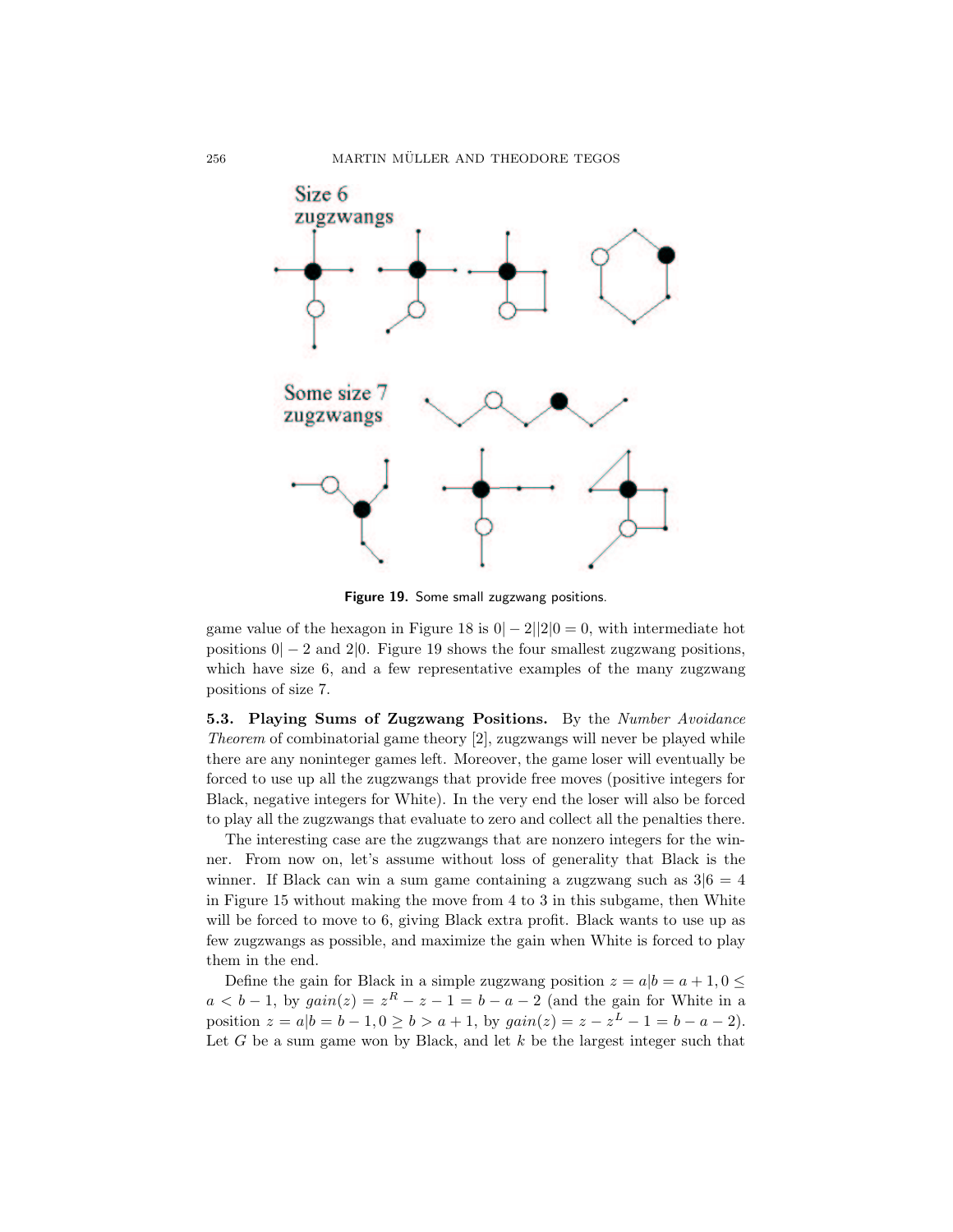$G - k$  is still a win for Black. Let  $\{z_i\}$  be the set of zugzwang positions in G that evaluate to positive integers not greater than  $k$ . Black wants to win the game while leaving the largest overall gain, so the problem is to find the subset  $I \subseteq \{1, \ldots, n\}$  such that  $\sum_{i \in I} z_i \leq k$  and  $\sum_{i \in I} gain(z_i)$  is maximized. This is exactly the well-known knapsack problem. This problem is NP-complete if the input is given in the form of numbers represented by their usual encoding which has logarithmic size. However, the problem can be solved in pseudopolynomial time [7] by dynamic programming if the input size is proportional to the size of the numbers. This second representation seems more appropriate here since each number  $n$  is derived from an Amazons area of size about  $n$ .

## 6. Programs that Play Amazons

6.1. Search. The large branching factor of Amazons in the opening and middle game strongly limits the search depth of full-width search programs. There are over 2000 possible starting moves on the  $10 \times 10$  board, and although this number decreases quickly in the opening, there are several hundred legal moves during most of the game. Experiments have shown that as in most other games, search depth is strongly correlated to playing strength. Amazons seems to be a very suitable game for experimenting with selective search methods. Can deep search of a few promising move candidates be superior to shallow full-width search? Currently, the verdict is not clear. While some of the top programs are selective, others use a brute force approach, or vary their selectiveness depending on the game stage. Our programs Arrow and Antiope currently offer both options, selective and full-width search. In Arrow, in each position all moves are generated, executed and evaluated statically by the function explained in Section 6.2. In selective search mode only the top 10 to 15 moves in the static evaluation are further expanded in the search. A more systematic approach to selective search, the *MultiProbCut* algorithm  $[4]$ , is used in Buro's *amsbot* program  $[3]$ .



Figure 20. Min-distance function for Black and White.

6.2. Evaluation. Like most Amazons programs, our program Arrow uses a simple *min-distance* heuristic evaluation. Unlike most programs, *Arrow* does not use any other features in its static evaluation function. In *min-distance*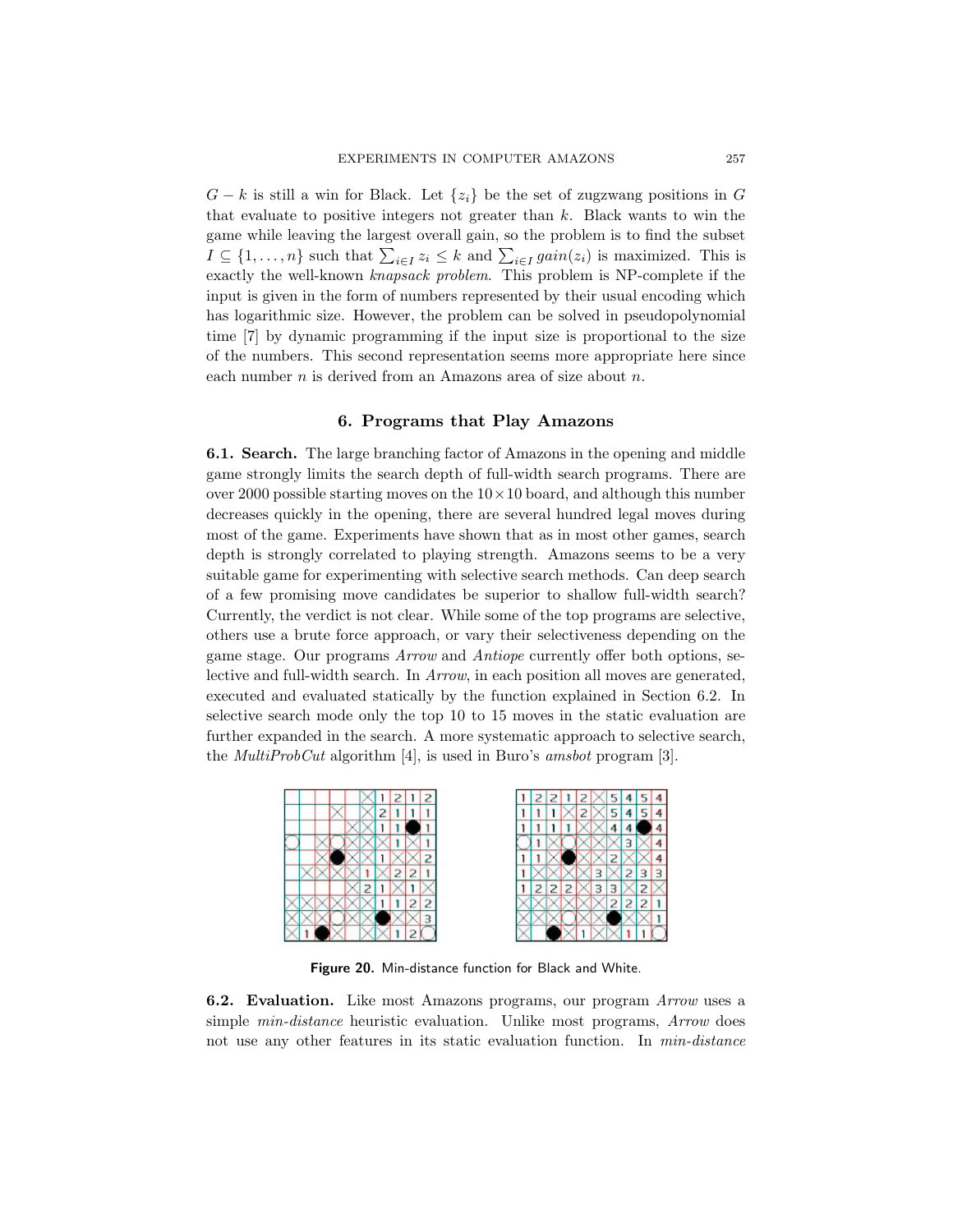evaluation, the player who can reach a square more quickly with a queen, ignoring arrow shots, owns that square. Figure 20 shows the min-distance function for both colors in a late endgame position.

The evaluation computes the following function:

- 1. for each point p, compare  $db = dist(p, Black)$  and  $dw = dist(p, White);$
- 2. if  $db < dw$ : Black point;
- 3. else if  $db > dw$ : White point;
- 4. else point is neutral.



Figure 21. Evaluation using min-distance.

Figure 21 shows the evaluation of the example position. Squares marked with '?' are neutral. This algorithm is simple-minded but fast. It can be implemented efficiently by using bitmap operations. It correctly evaluates enclosed territories and regions that are somewhat open but well-controlled by one player. It also gives reasonable results in well-balanced situations such as fights with 1 vs 1 and 2 vs 2 amazons. The method fails in open and in unbalanced situations such as 1 vs 2 and 1 vs 3 amazons, since it optimistically propagates pieces in all directions at once. A single amazon that tries to defend a large territory can be badly outplayed by two or more attackers approaching from different sides.

We have tried a number of more sophisticated evaluation functions including features such as mobility and blockability. However, in test matches with equal time limits the simple but fast evaluation above always beat its more refined but slower competitors. A similar pattern became apparent in the Second Computer-Amazons championship in which Arrow participated and took third place. Most of the other programs used a better evaluation function including mobility terms, but searched less deeply. Arrow would typically get a bad position in the opening and early middle game, but use its greater search depth and specialized endgame knowledge about blockers to turn the games around later. However, against aggressive human players and programs, such as Jens Lieberum's Amazong, Arrow gets into trouble quickly. Because of the missing mobility term, it lets its amazons be blocked too easily in the opening.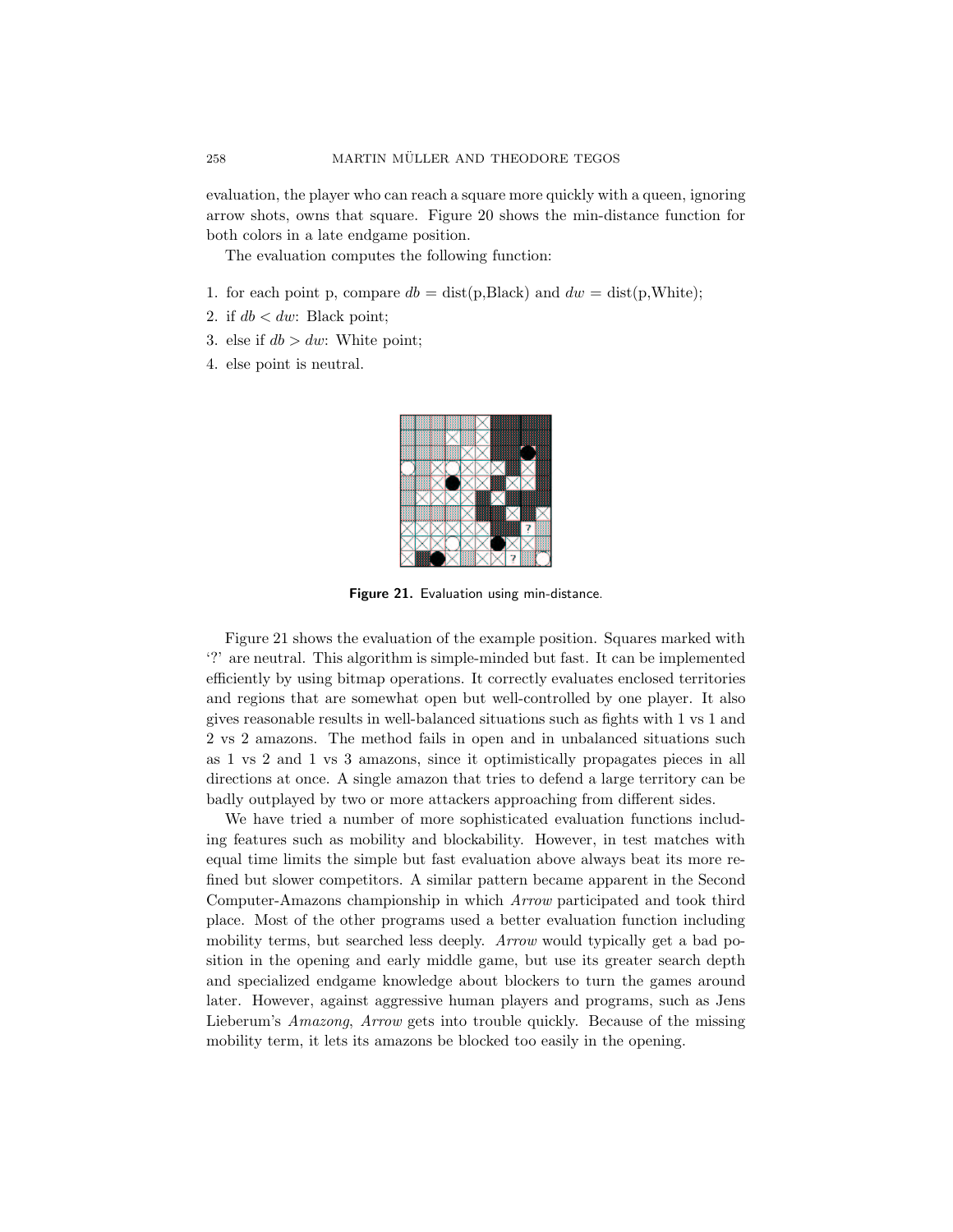# 7. Summary and Outlook

This paper made a number of conceptual and empirical contributions to the study of the game of Amazons. We have defined the concept of line segment graphs, an abstract representation that maps many equivalent Amazons positions on a real board into one graph. This representation is shown to achieve excellent compression for storing tables of exceptional defective territories. We have also analyzed zugzwang positions in Amazons, which tend to be a source of confusion not only for beginners. Optimal play in a sum of zugzwang positions is shown to be equivalent to solving the well-known knapsack problem.

7.1. Amazons Resources. Amazons is still a young game, and we are not aware of any books dealing with the game, or of any player's organizations. Some recent articles about the game are listed in the references [1; 5; 8; 10; 13]. A few opportunities exist for playing on Internet game servers or by email [6; 14]. For exchanging game records, the SGF file format has been extended to include Amazons [9]. We maintain an Amazons web site with links to all known other sites at http://www.cs.ualberta.ca/~tegos/amazons/index.html.

#### 7.2. Future Work.

- We considered only simple zugzwangs in the form of games  $a|b$  with integers a and b. However, playing into a zugzwang can lead to a hot game as in Figure 18. We found our small zugzwang positions in Figure 19 by a simple pair of minimax searches. It is conceivable that such minimax values are distorted if the follow-up positions contain further zugzwangs. It would be interesting to find such cases or prove that they cannot exist, and develop a complete theory of zugzwang in Amazons.
- Determine the asymptotic growth ratio of LSG and defective LSG.
- Determine the complexity of isomorphism testing for LSG. This could be easier than general graph isomorphism testing because of the extra structure and constraints.
- $\bullet$  4  $\times$  4 Amazons is a second player win, and can be solved easily by brute-force search. Using a specialized endgame solver, we have recently shown that  $5 \times 5$ Amazons is a first player win. The  $6 \times 6$  case is much harder, and it is unclear whether the first or second player wins. Solve Amazons on  $6 \times 6$  boards.

#### References

- [1] E. Berlekamp. Sums of  $N \times 2$  Amazons. In *Institute of Mathematics Statistics* Lecture Notes, number 35 in Monograph Series, pages 1–34, 2000.
- [2] E. Berlekamp, J. Conway, and R. Guy. Winning Ways. Academic Press, London, 1982.
- [3] M. Buro. Personal communication, 2000.